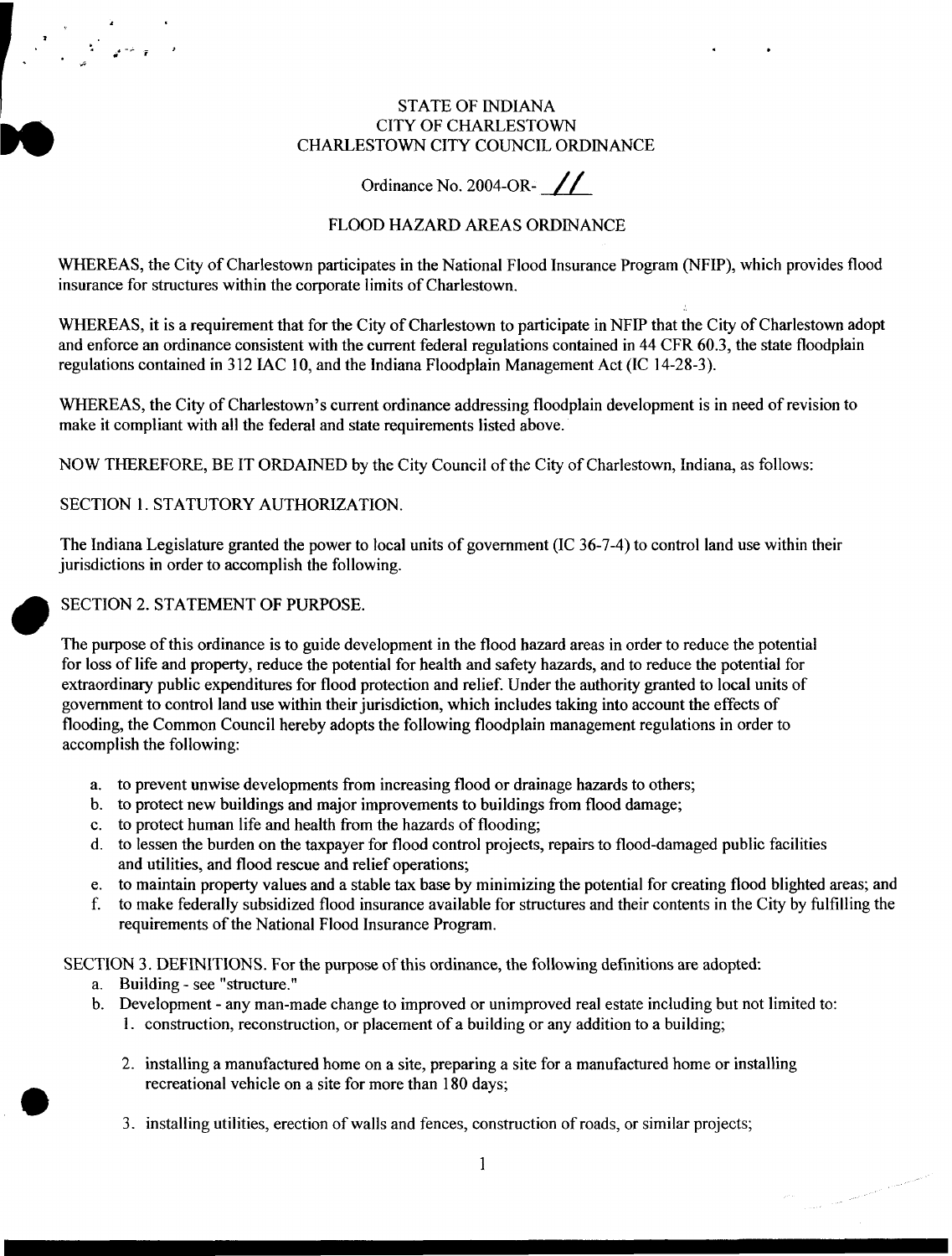- 4. construction of flood control structures such as levees, dikes, dams, channel improvements, etc.;
- 5. mining, dredging, filling, grading, excavation, or drilling operations;
- 6. construction and/or reconstruction of bridges or culverts;
- 7. storage of materials; or
- 8. any other activity that might change the direction, height, or velocity of flood or surface waters.

"Development" does not include activities such as the maintenance of existing buildings and facilities such as painting, re-roofing; resurfacing roads; or gardening, plowing, and similar agricultural practices that do not involve filling, grading, excavation, or the construction of permanent buildings.

- c. Existing manufactured home park or subdivision means a manufactured home park or subdivision for which the construction of facilities for servicing the lots on which the manufactured homes are to be affixed (including, at a minimum, the installation of utilities, the construction of streets, and either final site grading or the pouring of concrete pads) is completed before the effective date of this ordinance.
- d. Expansion to an existing manufactured home park or subdivision means the preparation of additional sites by the construction of facilities for servicing the lots on which the manufactured homes are to be affixed (including the installation of utilities, the construction of streets, and either final site grading or the pouring of concrete pads)
- FBFM Flood Boundary and Floodway Map. e.
- FEMA Federal Emergency Management Agency. f.
- FHBM Flood Hazard Boundary Map. g.
- h. FIRM - Flood Insurance Rate Map.
- Flood a general and temporary condition of partial or complete inundation of normally dry land areas i. from the overflow, the unusual and rapid accumulation, or the runoff of surface waters from any source.
- $\mathbf{i}$ . Floodplain - the channel proper and the areas adjoining any wetland, lake or watercourse which have been or hereafter may be covered by the regulatory flood. The floodplain includes both the floodway and the floodway fringe districts.
- k. Flood Protection Grade or the "FPG" the elevation of the regulatory flood plus two feet at any given location in the SFHA.
- Floodway the channel of a river or stream and those portions of the floodplains adjoining the channel which are  $\mathbf{l}$ . reasonably required to efficiently carry and discharge the peak flood flow of the regulatory flood of any river or stream.
- m. Floodway fringe those portions of the floodplain lying outside the floodway.
- n. Letter of Map Amendment (LOMA) An amendment to the currently effective FEMA map that establishes that a property is not located in a Special Flood Hazard Area (SFHA). A LOMA is only issued by FEMA.
- o. Letter of Map Revision (LOMR) An official revision to the currently effective FEMA map. It is issued by FEMA and changes flood zones, delineations, and elevations.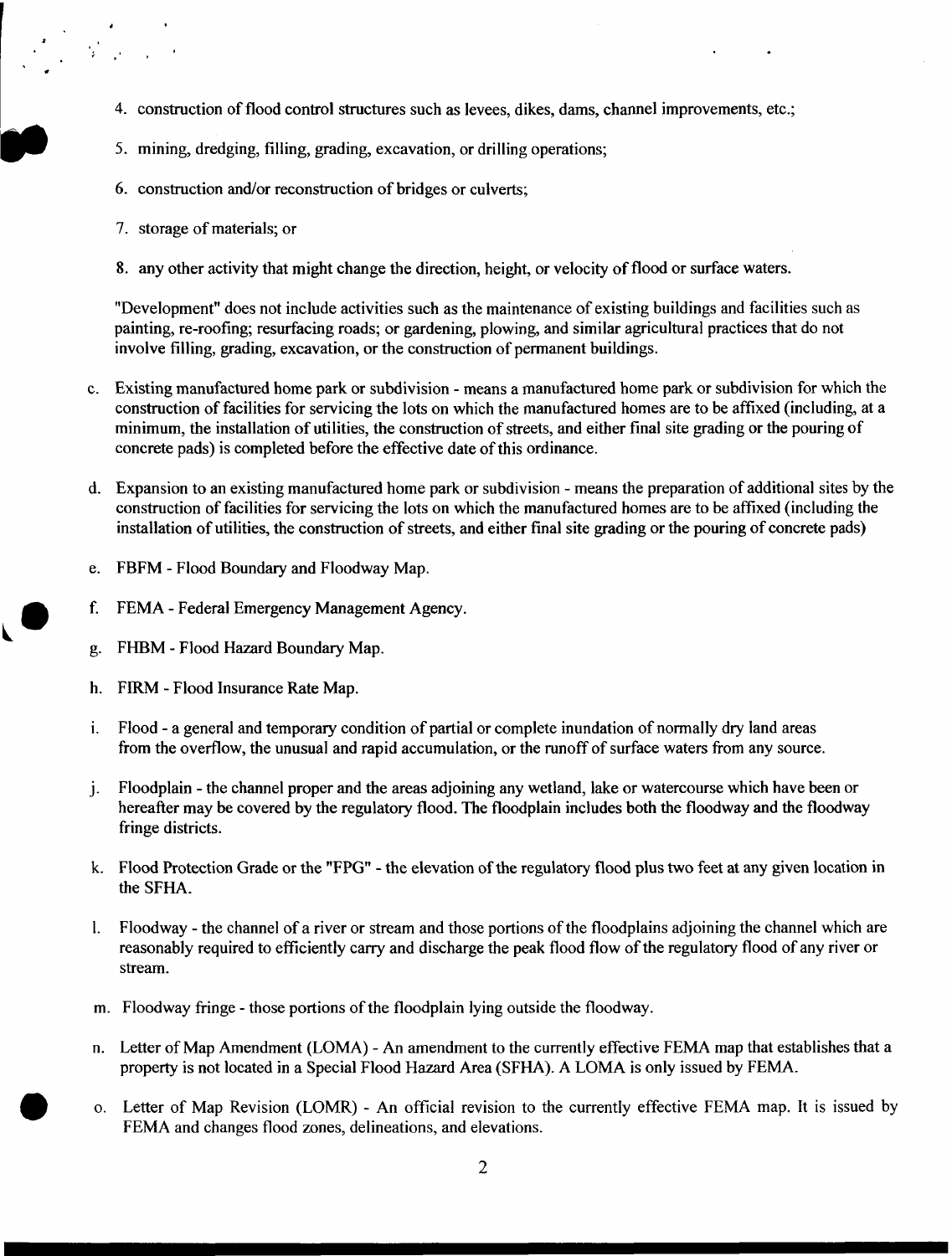- p. Lowest Floor means the lowest of the following:
	- 1. the top of the lowest floor of a building;
	- 2. the top of the basement floor;

: #' **<sup>I</sup>**

- 3. the top of the garage floor, if the garage is the lowest level of the building;
- **4.** the top of the first floor of buildings elevated on pilings or constructed on a crawl space with permanent openings; or
- 5. the top of the floor level of any enclosure below an elevated building where the walls of the. enclosure provide any resistance to the flow of flood waters unless:
	- (a). the walls are designed to automatically equalize the hydrostatic flood forces on the walls by allowing for the entry and exit of **flood** waters, by providing a minimum of two Openings (in addition to doorways and windows) having a total area of one (1) square inch for every one (1) square foot of enclosed area subject to flooding. The bottom of all such openings shall be no higher than one (1) foot above grade.
	- (b). such enclosed space shall be usable for the parking of vehicles and building access.
- q. Manufactured home means a structure, transportable in one or more sections, which is built on a permanent chassis and is designed for use with or without a permanent foundation when attached to the required utilities. The term "manufactured home" does not include a "recreational vehicle."  $\begin{array}{ccc}\n & & q. \\
& & \n\end{array}$ 
	- r. New manufactured home park or subdivision means a manufactured home park or subdivision for which the construction of facilities for servicing the lots on which the manufactured homes are to be affixed (including at a minimum, the installation of utilities, the construction of streets, and either final site grading or the pouring of concrete pads) is completed on or after the effective date of this ordinance.
	- s. Recreational vehicle means a vehicle which is (1) built on a single chassis; (2) 400 square feet or less when measured at the largest horizontal projections; (3) designed to be self-propelled or permanently towable by a light duty truck; and (4) designed primarily not for use as a permanent dwelling, but as quarters for recreational camping, travel, or seasonal use.
	- Regulatory Flood means the flood having a one percent probability of being equaled or exceeded in any given year, as calculated by a method and procedure which is acceptable to and approved by the Indiana Natural Resources Commission and the Federal Emergency Management Agency. The regulatory flood elevation at any location is as defined in Section 5 of this ordinance. The "Regulatory Flood" is also known by the term "Base Flood." t.
	- u. SFHA or Special Flood Hazard Area means those lands within the jurisdictions of the City that are subject to inundation by the regulatory flood. The SFHAs of the City are generally identified as such on the Flood Insurance Rate Map of the City prepared by the Federal Emergency Management Agency and dated November 5, **1986.** The SFHAs of those parts of unincorporated Clark County that are within the extraterritorial jurisdiction of the City or that may be annexed into the City are generally identified as such on the Flood Insurance Rate Map prepared for Clark County by the Federal Emergency Management Agency and dated February **18, 1983.**
	- v. Structure means a structure that is principally above ground and is enclosed by walls and a roof. The term includes a gas or liquid storage tank, a manufactured home, or a prefabricated building. The term also includes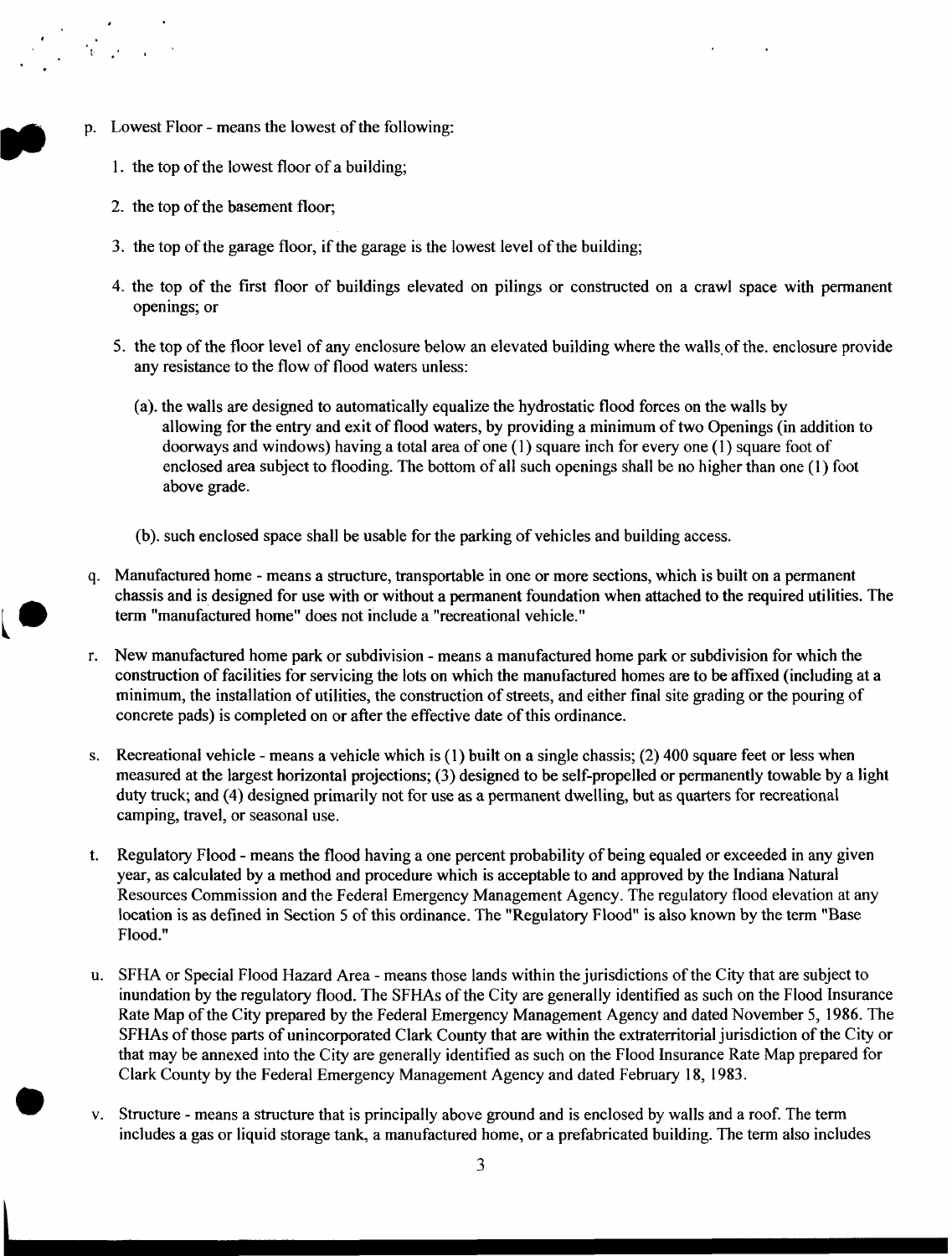recreational vehicles to be installed on a site for more than 180 days.

w. Substantial Improvement means any reconstruction, rehabilitation, addition, or other improvement of a structure, the cost of which equals or exceeds 50 percent of the market value of the structure before the "start of construction" of the improvement. This term includes structures that have incurred "substantial damage" regardless of the actual repair work performed. The term does not include improvements of structures to correct existing violations of state or local health, sanitary, or safety code requirements or any alteration of a ''historic structure", provided that the alteration will not preclude the structures continued designation as a "historic structure".

#### SECTION 4. DUTIES OF THE ADMINISTRATOR.

The Building Inspector shall implement this ordinance and hereafter be referred to as the Floodplain Administrator. The Floodplain Administrator for the City is appointed to review all development and subdivision proposals to ensure compliance with this ordinance, including but not limited to the following duties:

- a. Ensure that all development activities within the SFHAs of the jurisdiction of the City meet the requirements of this ordinance.
- b. Provide information and assistance to citizens upon request about permit procedures and floodplain construction techniques .
- c. Ensure that construction authorization has been granted by the Indiana Natural Resources Commission for all development projects subject **to** Section 7 of this ordinance, and maintain a record of such authorization (either copy of actual permit, letter of recommendation, or floodplain analysis and regulatory assessment).
- d. Maintain a record of the "as-built'' elevation of the top of the lowest floor (including basement) of new and/or substantially improved buildings constructed in the SFHA. Inspect before, during and after construction.
- Maintain a record of the engineer's certificate and the "as-built" floodproofed elevation of all buildings subject to e. Section 8 of this ordinance.
- Cooperate with state and federal floodplain management agencies to improve base flood and floodway data and to improve the administration of this ordinance. Submit reports **as** required for the National Flood Insurance Program. f.
- Maintain for public inspection and furnish upon request regulatory flood data, SFHA maps, Letters of Map Amendment (LOMA), Letters of Map Revision (LOMR), copies of DNR permits and floodplain analysis and regulatory assessment, federal permit documents, and ''as-built" elevation and flood proofing data for all building constructed subject to this ordinance.
- h. Notify adjacent communities and the State Coordinating Office prior to any alteration or relocation of a watercourse, and submit copies of such notifications to FEMA.

#### SECTION *5.* REGULATORY FLOOD ELEVATION.

This ordinance's protection standard is the regulatory flood. The best available regulatory flood data is listed below. Whenever a party disagrees with the best available data, the party submitting the detailed engineering study needs to replace existing data with better data and submit it to the Department of Natural Resources for review and approval.

The regulatory flood elevation and floodway limits for the SFHAs of Pleasant Run shall be as delineated on a.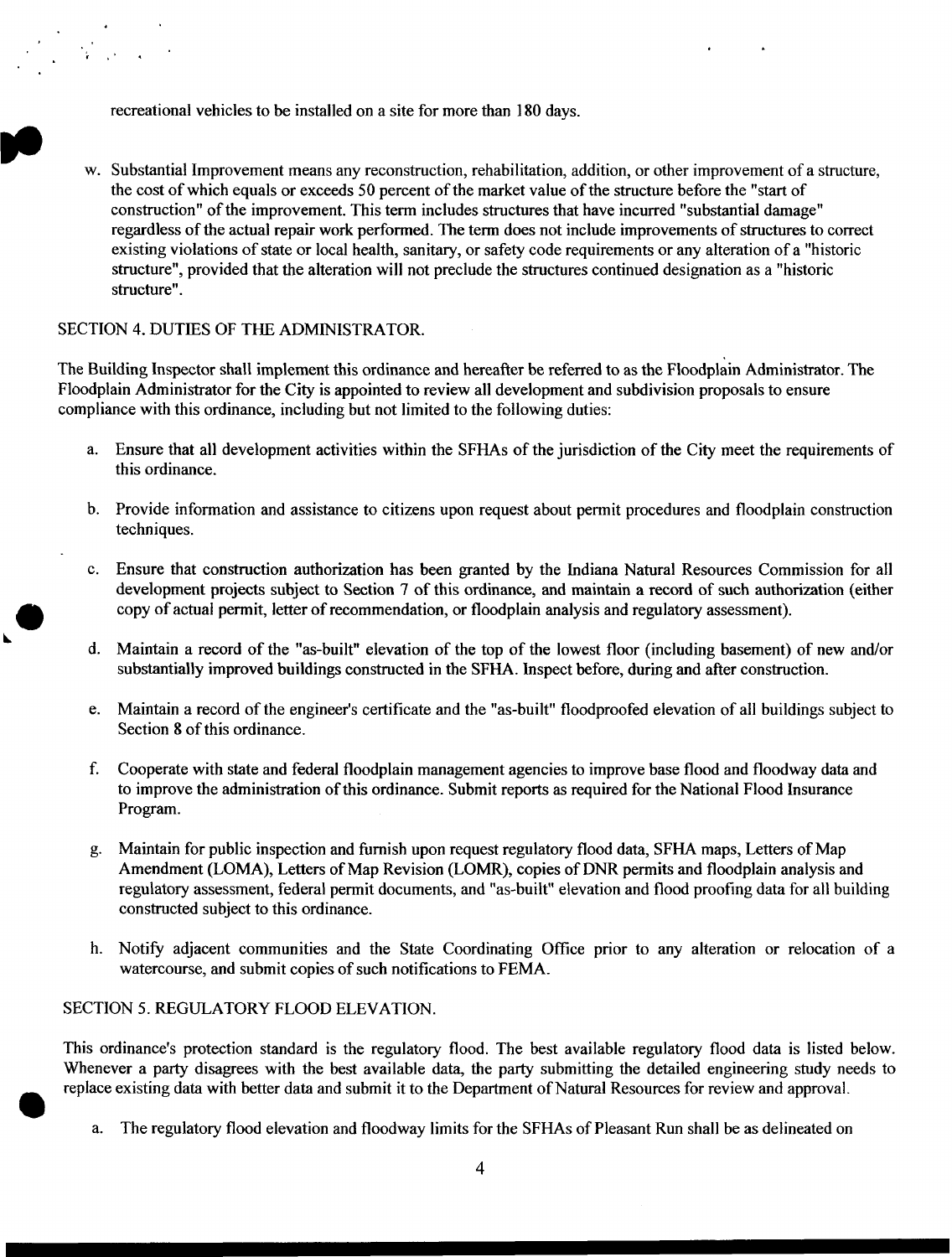the **100** year flood profiles in the Flood Insurance Study of the City dated November **5,1986** and the corresponding FIRM dated November **15, 1979** prepared by the Federal Emergency Management Agency.

 $\sim$   $\sim$ 

- b. The regulatory flood elevation for each SFHA delineated as an "AH Zone" or "AO Zone" shall be that elevation (or depth) delineated on the Flood Insurance Rate Map of the City.
- c. The regulatory flood elevation and floodway limits for each of the remaining **SFHAs** delineated as an "A Zone" on the Flood Insurance Rate Map of the City shall be according to the best data available as provided by the Department of Natural Resources.
- d. The regulatory flood elevation and floodway limits for the SFHAs of those parts of unincorporated Clark County that are within the extraterritorial jurisdiction of the City shall be as delineated on the **100** year flood profiles in the Flood insurance Study of Clark County dated March **1980** and the Corresponding FBFM dated February **18, 1983** prepared by the Federal Emergency Management Agency.
- e. If the SFHA is delineated as "AH Zone" or "AO Zone", the elevation (or depth) will be delineated on the County Flood Insurance Rate Map. If the SFHA is delineated **as** 'A Zone" on the County Flood Insurance Rate Map, the regulatory flood elevation and floodway limits shall be according to the best available data as provided by the Department of Natural Resources.

#### SECTION 6. IMPROVEMENT LOCATION PERMIT.

No person, firm, corporation, or governmental body not exempted by state law shall commence any "development" in the SFHA without first obtaining an Improvement Location Permit from the Floodplain Administrator. The Floodplain Administrator shall not issue an Improvement Location Permit if the proposed "development" does not meet the requirements of this ordinance.

- a. The application for an Improvement Location Permit shall be accompanied by the following:
	- 1. A description of the proposed development.
	- 2. Location of the proposed development sufficient to accurately locate property and structure in relation to existing reads and streams.
	- **3.** A legal description of the property site.
	- 4. A site development plan showing existing and proposed development locations and existing and proposed land grades.
	- 5. Elevation of the top of the lowest floor (including basement) of all proposed development. Elevation should be in National Geodetic Vertical Datum of **1929** (NGVD) or North American Vertical Datum (NAVD). In either case the conversion formula should be included.
- b. Upon receipt of an application for an Improvement Location Permit, the Floodplain Administrator shall determine if the site is located within an identified floodway, floodway fringe or within the floodplain where the limits of the floodway have not yet been determined.
	- 1. If the site is in an identified floodway the Floodplain Administrator shall require the applicant to forward the application, along with all pertinent plans and specifications, to the Department of Natural Resources and apply for a permit for construction in a floodway. Under the previsions of IC **14-28-1** a permit from the Natural Resources Commission is required prior to the issuance of a local building permit for any excavation, deposit, construction or obstruction activity located in the floodway. This includes land preparation activities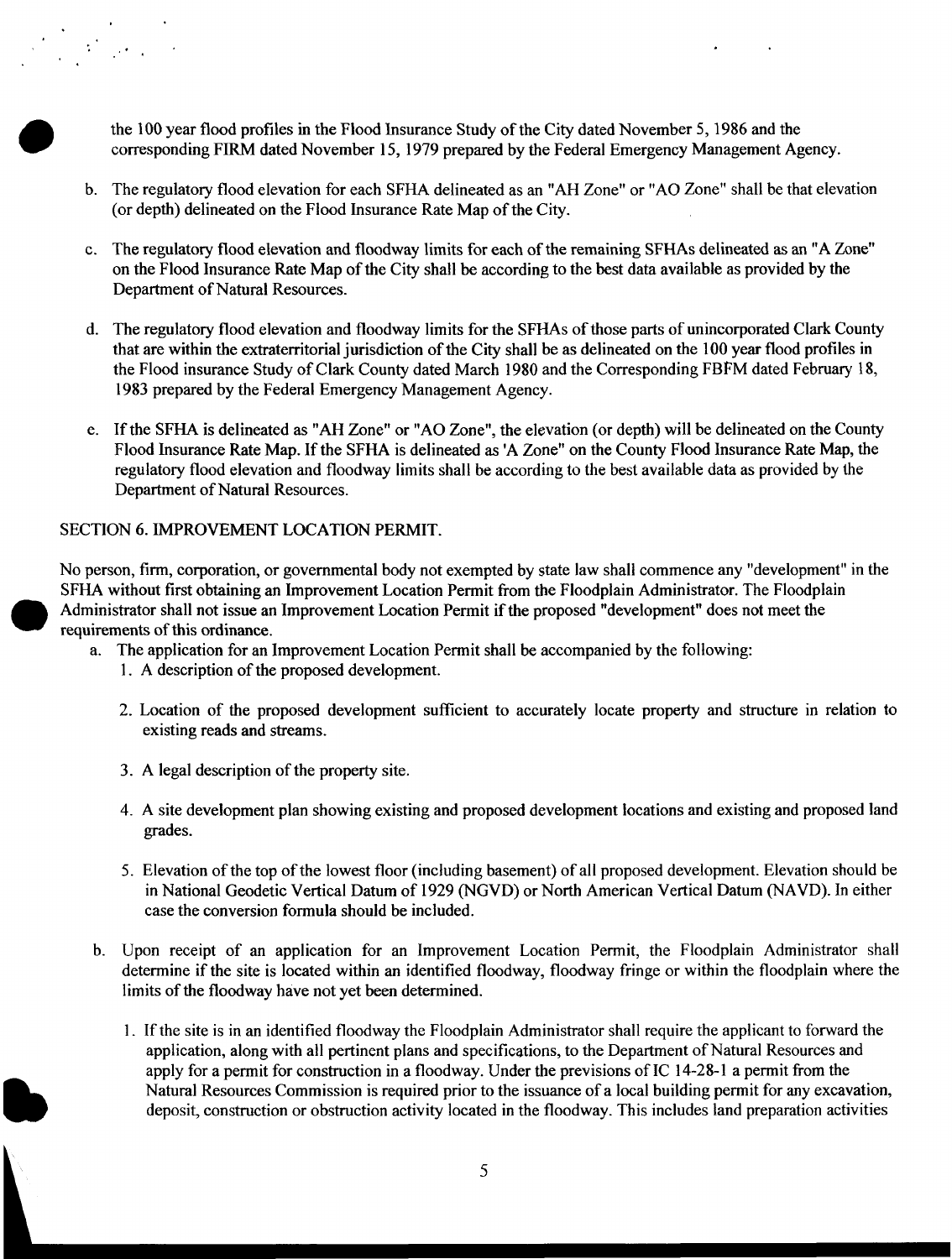such as filling, grading, clearing and paving etc. undertaken before the actual start of construction of the building.

No action shall be taken by the Floodplain Administrator until a permit has been issued by the Natural Resources Commission granting approval for construction in the floodway. Once a permit has been issued by the Natural Resources Commission, the Floodplain Administrator may issue the local Improvement Location Permit, provided the provisions contained in Sections 7 and 8 of this ordinance have been met. The Improvement Location Permit cannot be less restrictive than the permit issued by the Natural Resources Commission.

- 2. If the site is located in an identified floodway fringe, then the Floodplain Administrator may issue the local Improvement Location Permit provided the provisions contained in Sections 7 and 8 of this ordinance have been met. The key provision is that the top of the lowest floor of any new or substantially improved structure shall be at or above the Flood Protection Grade (FPG).
- 3. If the site is in an identified floodplain where the limits of the floodway and floodway fringe have not yet been determined, and the drainage area upstream of the site is greater than one square mile, the Floodplain Administrator shall require the applicant to forward the application, along with all pertinent plans and specifications, to the Department of Natural Resources for review and, comment.

No action shall be taken by the Floodplain Administrator until either a permit for construction in the floodway or a floodplain analysis and regulatory assessment citing the 100 year flood elevation and the recommended Flood Protection Grade has been received from the Department of Natural Resources.

- Once the Floodplain Administrator has received the proper permit or floodplain analysis and regulatory assessment approving the proposed development, an Improvement Location Permit may be issued provided the conditions of the Improvement Location Permit are not less restrictive than the conditions received from the Department of Natural Resources and the provisions contained in Sections 7 and 8 of this ordinance have been met.
- 4. If the site is in an identified floodplain where the limits of the floodway and floodway fringe have not yet been determined and the drainage area upstream of the site is less than one square mile, the Floodplain Administrator shall require the applicant to provide an engineering analysis showing the limits of the floodway, floodway fringe and 100 year elevation for the site.

Upon receipt, the Floodplain Administrator may issue the local Improvement Location Permit, provided the provisions contained in Sections 7 and 8 of this ordinance have been met.

## SECTION 7. PREVENTING INCREASED DAMAGES.

No development in the SFHA shall create a damaging or potentially damaging increase in flood heights or velocity or threat to public health and safety.

- a. Within the floodway identified on the Flood Boundary and Floodway Map, the Flood Insurance Rate Map, or engineering analysis **as** provided in Section 6.b.4., the following standards shall apply:
	- 1. No development shall be allowed which acting alone or in combination with existing or future development, will cause any increase in the elevation of the regulatory flood; and
	- 2. For all projects involving channel modifications or till (including levees) the City shall submit the data and request that the Federal Emergency Management Agency revise the regulatory flood data.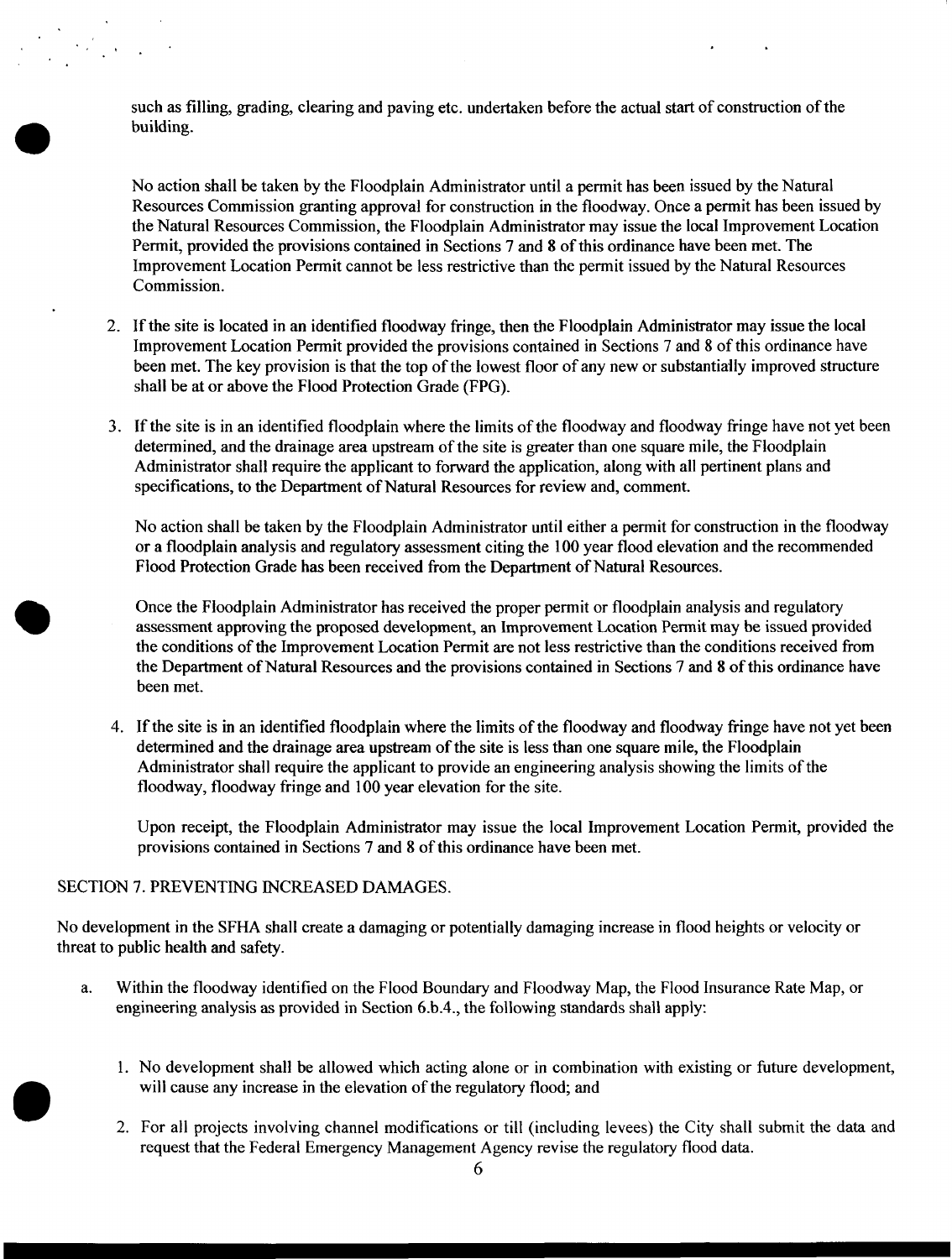- b. Within all SFHAs identified as **A** Zones (no 100 year flood elevation and/or floodway/floodway fringe delineation has been provided) the following standard shall apply:
	- 1. The total cumulative effect of the proposed development, when combined with all other existing and anticipated development, will not increase the regulatory flood elevation more than one-tenth (0.1) of one foot and will not increase flood damages or potential flood damages,
- c. Public Health Standards in all **SFHAs** 
	- 1. No development in the SFHA shall include locating or storing chemicals, explosives, buoyant materials, flammable liquids, pollutants, or other hazardous or toxic materials below the Flood Protection Grade, unless such materials are stored in a floodproofed storage tank or building constructed according to the requirements of Section 8 of this ordinance.
	- 2. New and replacement sanitary sewer lines and on-site waste disposal systems may be permitted providing all manholes or other above ground openings are located above the FPG, or those which are located below the FPG are watertight.

#### SECTION 8. PROTECTING BUILDINGS.

In addition to the damage prevention requirements of Section 7, all buildings to be located in the SFHA shall be protected from flood damage below the FPG.

- a. This building protection requirement applies to the following situations:
	- **1.** construction or placement of any new building having a floor area greater than 400 square feet;
	- 2. structural alterations made to:
		- (a.) an existing (previously unaltered) building, the cost of which equals or exceeds 50% of the value of the pre-altered building (excluding the value of the land);
		- (b.) any previously altered building;
	- 3. reconstruction or repairs made to a damaged building that are valued at or more than 50% of the market value of the building (excluding the value of the land) before damage occurred;
	- 4. installing a manufactured home on a new site or a new manufactured home on an existing site. This ordinance does not apply to returning the existing manufactured home to the same site it lawfully occupied before it was removed to avoid flood damage; and
	- 5. installing a travel trailer or recreational vehicle on a site for more than 180 days.
- b. This building protection requirement may be met by one of the following methods. The Floodplain Administrator shall maintain a record of compliance with these building protection standards as required in Section 4 of this ordinance.
	- 1. A residential or nonresidential building may be constructed on a permanent land fill in accordance with the following: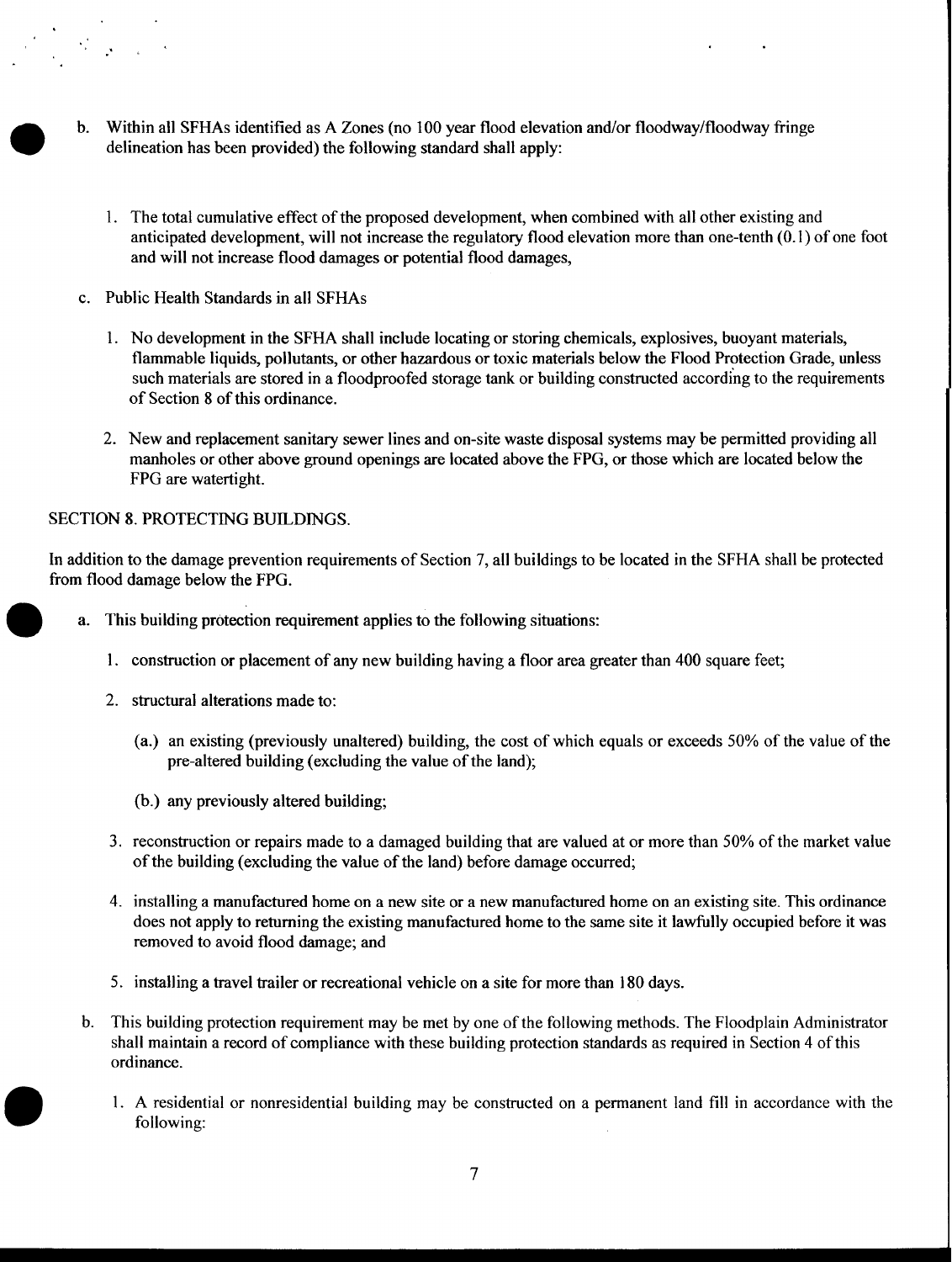- (a). The fill shall be placed in layers no greater than 1 foot deep before compacting to 95% of the maximum density obtainable with the Standard Proctor Test method.
- (b). The fill should extend at least ten feet beyond the foundation of the building before sloping below the **FPG.**
- (c.) The fill shall be protected against erosion and scour during flooding by vegetative cover, riprap, or bulkheading. If vegetative cover is used, the slopes shall be no steeper than 3 horizontal to 1 vertical.
- (d). The fill shall not adversely affect the flow of surface drainage from or onto neighboring properties.
- (e). The top of the lowest floor including basements, (see definition of lowest floor in Section 3. Definitions) shall be at or above the **FPG.**
- 2. **A** residential or nonresidential building may be elevated in accordance with the following:

- (a). The building or improvements shall be elevated on posts, piers, columns, extended walls, or other types of similar foundation provided:
	- (1). Walls of any enclosure below the elevated floor shall be designed to automatically equalize hydrostatic flood forces on the walls by allowing for the entry and exit of flood waters, through providing a minimum of two openings (in addition to doorways and windows) having a total area of one (1) square inch for every one (1) square foot of enclosed area subject to flooding. The bottom of all such opening shall be no higher than one (1) foot above grade.
	- (2). Any enclosures below the elevated floor is used for storage of vehicles and building access.
- (b). The foundation and supporting members shall be anchored and aligned in relation to flood flows and adjoining structures so **as** to minimize exposure to known hydrodynamic forces such as buoyancy, current, waves, ice, and floating debris.
- (c) All areas below the **FPG** shall be constructed of materials resistant to flood damage. The top of the lowest floor (including basement) and all electrical, heating, ventilating, plumbing, and air conditioning equipment and utility meters shall be located at or above the **FPG.** Water and sewer pipes, electrical and telephone lines, submersible pumps, and other waterproofed service facilities may be located below the **FPG.**
- 3. Manufactured homes and recreational vehicles to be installed or substantially improved on a site for more than 180 days must meet one of the following anchoring requirements: **4** 
	- (a). The manufactured home shall be elevated on a permanent foundation such that the lowest floor shall be at or above the **FPG** and securely anchored to an adequately anchored foundation system to resist flotation, collapse, and lateral movement. This requirement applies to all manufactured homes to be placed on a site.
		- (1). outside a manufactured home park or subdivision;
		- *(2).*  in a new manufactured home park or subdivision;
		- *(3).*  in an expansion to an existing manufactured home park or subdivision; or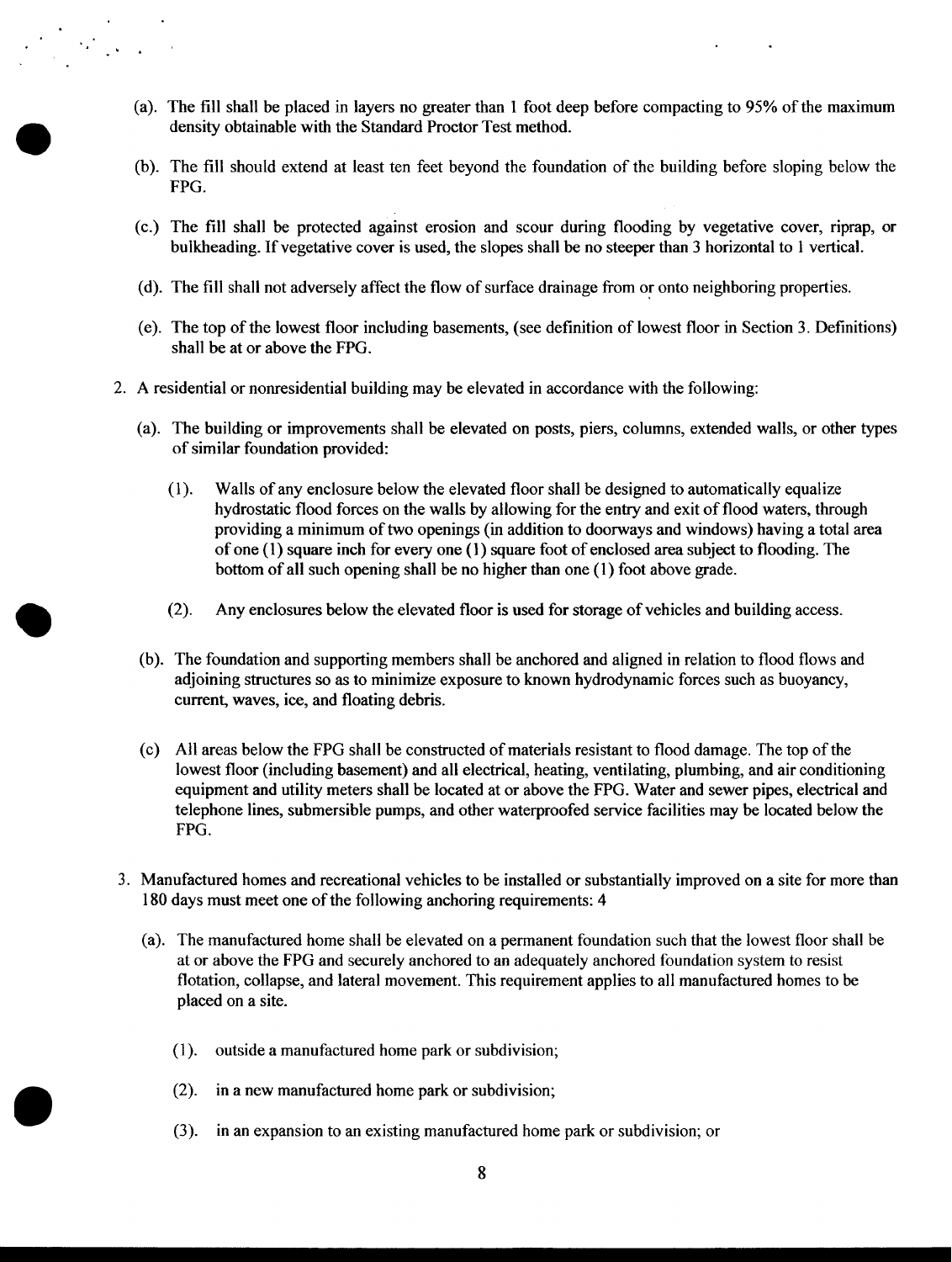- (4). in an existing manufactured home park or subdivision on which a manufactured home has incurred "substantial damage" as a result of a flood.
- (b). This requirement applies to all manufactured homes to be placed on a site in an existing manufactured home park or subdivision that has not been substantially damaged by a flood.

The manufactured home shall be elevated so that the lowest floor of the manufactured home chassis is supported by reinforced piers or other foundation elements that are no less than 36 inches in height above grade and be securely anchored to an adequately anchored foundation system to resist flotation, collapse, and lateral movement.

**4.** Recreational vehicles placed on a site shall either:

- (a). be on the site for less than 180 consecutive days;
- (b). be fully licensed and ready for highway use (defined as being on its wheels orjacking system, is attached to the site only by quick disconnect type utilities and security devices, and has no permanently attached additions); or
- (c). meet the requirements for "manufactured homes" in paragraph (3) of this section.
- 5. A non-residential building may be floodproofed to the FPG (in lieu of elevating) if done in accordance with the following:
	- (a). A Registered Professional Engineer shall certify that the building has been designed so that below the FPG, the structure and attendant utility facilities **are** watertight and capable of resisting the effects of the regulatory flood. The building design shall take into account flood velocities, duration, rate of rise, hydrostatic pressures, and impacts from debris or ice.
	- Floodproofing measures shall be operable without human intervention and without an outside source of electricity. (b).

# SECTION 9. OTHER DEVELOPMENT REQUIREMENTS.

- a. The Floodplain Administrator shall review all proposed subdivisions to determine whether the subdivision lies in a flood hazard area as defined else where by ordinance. If the Floodplain Administrator finds the subdivision to be so located, the Floodplain Administrator shall forward plans and materials to the Indiana Department of Natural Resources for review and comment. The Floodplain Administrator shall require appropriate changes and modifications in order to assure that:
	- 1. it is consistent with the need to minimize flood damages;
	- 2. all public utilities and facilities, such as sewer, gas, electrical, and water systems are located and constructed to minimize or eliminate flood damage;
	- *3.* adequate drainage is provided so as to reduce exposure to flood hazards;
	- **4.** onsite waste disposal systems, if provided, will be so located and designed to avoid impairment of them or contamination from them during the occurrence of the regulatory flood.
- b. Developers shall record the 100 year flood elevation on all subdivision plats containing lands (identified elsewhere by this ordinance) within a flood hazard area prior to submitting the plats for approval by the Plan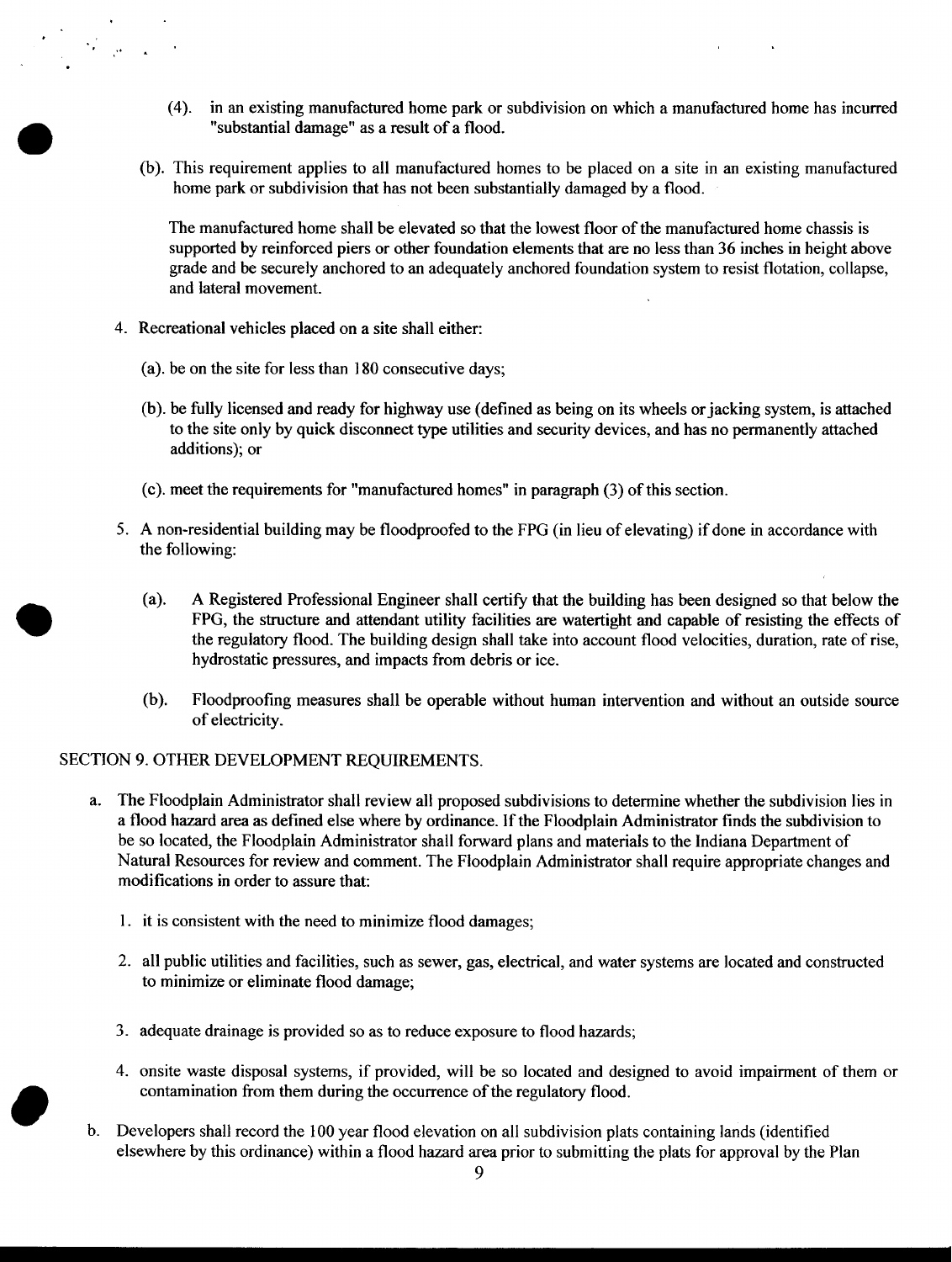Commission.

 $\frac{1}{2}$   $\theta = \frac{1}{2}$ 

c. All owners of manufactured home parks or subdivisions located within the SFHA identified as Zone **A** on the community's FHBM or FIRM shall develop an evacuation plan for those lots located in the SFHA and file it with the local Plan Commission and have it filed with and approved by the appropriate community emergency management authorities.

#### SECTION 10. VARIANCES.

- a. The Board of Zoning Appeals may consider issuing a variance to the terms and provisions of this ordinance provided the applicant demonstrates that:
	- **1.** There exists a good and sufficient cause for the requested variance;
	- 2. The strict application of the terms of this ordinance will constitute an exceptional hardship to the applicant, and,
	- **3.** The granting of the requested variance will not increase flood heights, create additional threats to public safety, cause additional public expense, create nuisances, cause fraud or victimization of the public, or conflict with existing laws or ordinances.
- b. The Board of Zoning Appeals may issue a variance to the terms and provisions of this ordinance subject to the following standards and conditions:
	- 1. No variance or exception for a residential use within a floodway subject to Section 7 (a) or (b) of this ordinance may be granted.
	- **2.** Any variance or exception granted in a floodway subject to Section 7 **(a)** or (b) of this ordinance will require a permit from the Department of Natural Resources.
	- **3.** Variances or exceptions to the Building Protection Standards of Section **8** may be granted only when a new structure is to be located on a lot of one-half acre or less in size, contiguous to and surrounded by lots with existing structures constructed below the flood protection grade.
	- 4. Variance or exception may be granted for the reconstruction or restoration of any structure individually listed on the Register **of** Historic Places or the Indiana State Survey of Historic Architectural, Archaeological and Cultural Sites, Structures, Districts, and Objects;
	- *5.* **All** variances shall give the minimum relief necessary and be such that the maximum practical flood protection will be given to the proposed construction; and,
	- *6.* The Board of Zoning Appeals shall issue a written notice to the recipient of a variance or exception that the proposed construction will be subject to increased risks to life and property and could require payment of increased flood insurance premiums.

#### SECTION 11. DISCLAIMER OF LIABILITY.

The degree of flood protection required by this ordinance is considered reasonable for regulatory purposes and is based on available information derived from engineering and scientific methods of study. Larger floods can and will occur on rare occasions. Therefore, this ordinance does not create any liability on the part of the community, the Department of Natural Resources, or the State of Indiana, for any flood damage that results from reliance on this ordinance or any administrative decision made lawfully there under.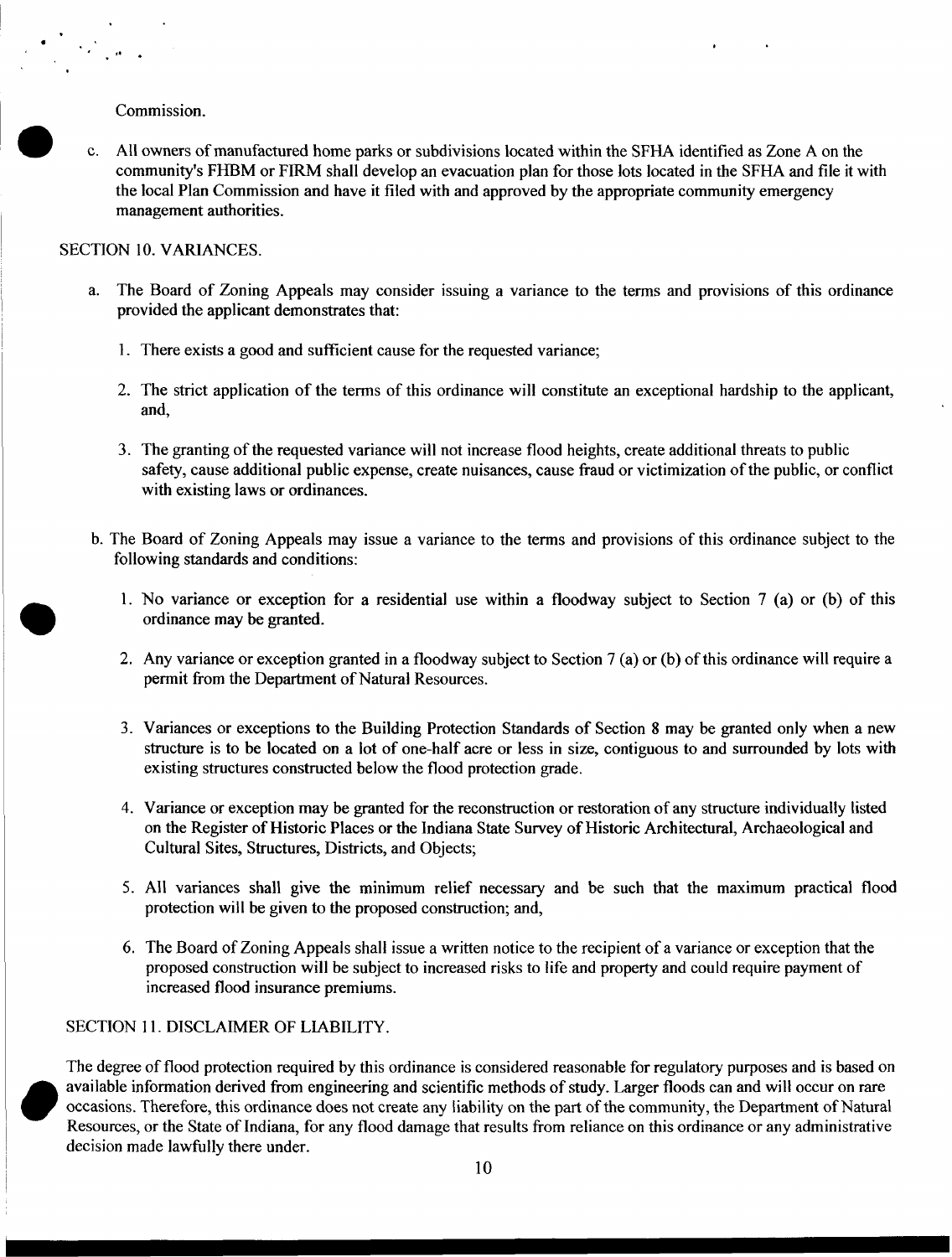# SECTION 12. VIOLATIONS.

Failure to obtain an Improvement Location Permit in the SFHA or failure to comply with the requirements of a permit or conditions of a variance shall be deemed to be a violation of this ordinance. All violations shall be considered a common nuisance and be treated as such in accordance with the provisions of the Zoning Code for the City of Charlestown. All violations shall be punishable by a fine not exceeding \$500.00.

- a. **A** separate offense shall be deemed to occur for each day the violation continues to exist.
- b. The Charlestown Planning Commission shall inform the owner that any such violation is considered a willful act to increase flood damages and therefore may cause coverage by a Standard Flood Insurance Policy to be suspended.
- c. Nothing herein shall prevent the City from taking such other lawful action to prevent or remedy any violations. All costs connected therewith shall accrue to the person or persons responsible.

# SECTION 13. ABROGATION AND GREATER RESTRICTIONS.

This ordinance repeals and replaces other ordinances adopted by the City Council to fulfill the requirements of the National Flood Insurance Program. However, this ordinance does not repeal the original resolution or ordinance adopted to achieve eligibility in the Program. Nor does this ordinance repeal, abrogate, or impair any existing easements, covenants, or deed restrictions. Where this ordinance and other ordinance easements, covenants, or deed restrictions conflict or overlap, whichever imposes the more stringent restrictions shall take precedence. In addition, the City Council shall assure that all National Flood Insurance Program regulations (44 CFR § 60) as well **as** Indiana laws and regulations regarding floodplain issues (3 12 IAC 10, IC 14-28-1 and IC 14-28-3) are met.

## SECTION 14. SEPARABILITY.

The provisions and sections of this ordinance shall be deemed separable and the invalidity of any portion of this ordinance shall not affect the validity of the remainder.

## SECTION 15. EFFECTIVE DATE.

This ordinance shall take effect upon its passage by the City Council for the City of Charlestown. All past ordinances inconsistent with this ordinance are hereby repealed.

ADOPTED by the City Council for the City of Charlestown, Indiana on this  $\frac{2H_1}{2}$  day of  $\frac{L}{L}$ , 2004.

| $^{\prime}$ ( $\mathcal{W}$           | <b>AYE</b> | <b>NAY</b> | <b>ABSTAIN</b> | <b>ABSENT</b> |
|---------------------------------------|------------|------------|----------------|---------------|
| JEFF AARON                            |            |            |                |               |
| BRUCE BOTTORFF<br>PSULCOR Bestress 16 |            |            |                |               |
| <b>MATTHEW WOODS</b>                  |            |            |                |               |
| <b>TERRY PIERCE</b>                   |            |            |                |               |
| Pray Place                            |            |            |                |               |

11

I